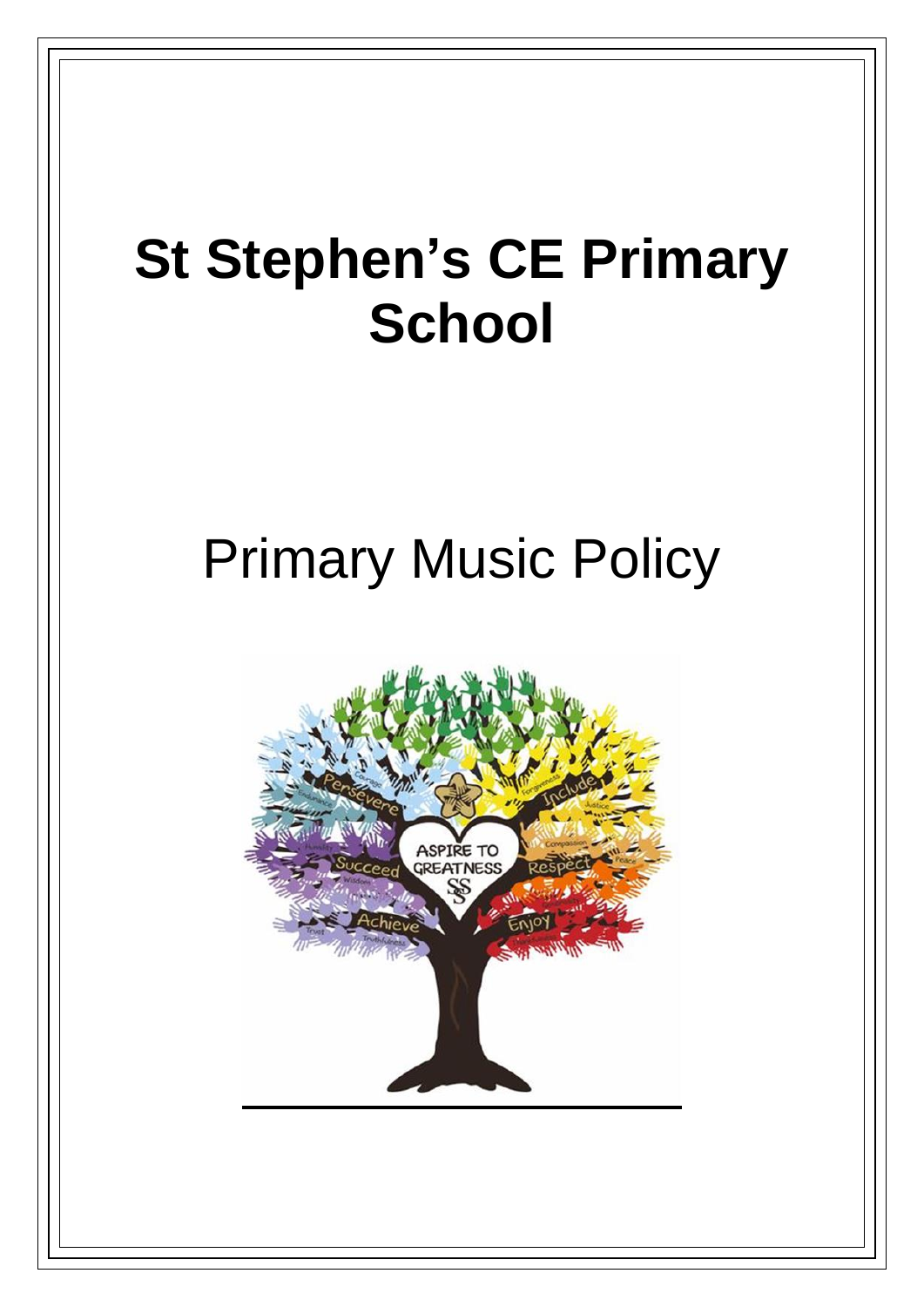## **Contents:**

#### **[Statement of intent](#page-2-0)**

- 1. [Legal framework](#page-3-0)
- 2. [Roles and responsibilities](#page-3-1)
- 3. [Early years foundation stage \(EYFS\)](#page-4-0)
- 4. [National curriculum](#page-4-1)
- 5. [Cross-curricular links](#page-5-0)
- 6. [Teaching and learning](#page-6-0)
- 7. [Planning](#page-7-0)
- 8. [Assessment and reporting](#page-8-0)
- 9. [Musical events and opportunities](#page-9-0)
- 10. [Resources](#page-9-1)
- 11. [Equal opportunities](#page-10-0)
- 12. [Monitoring and review](#page-10-1)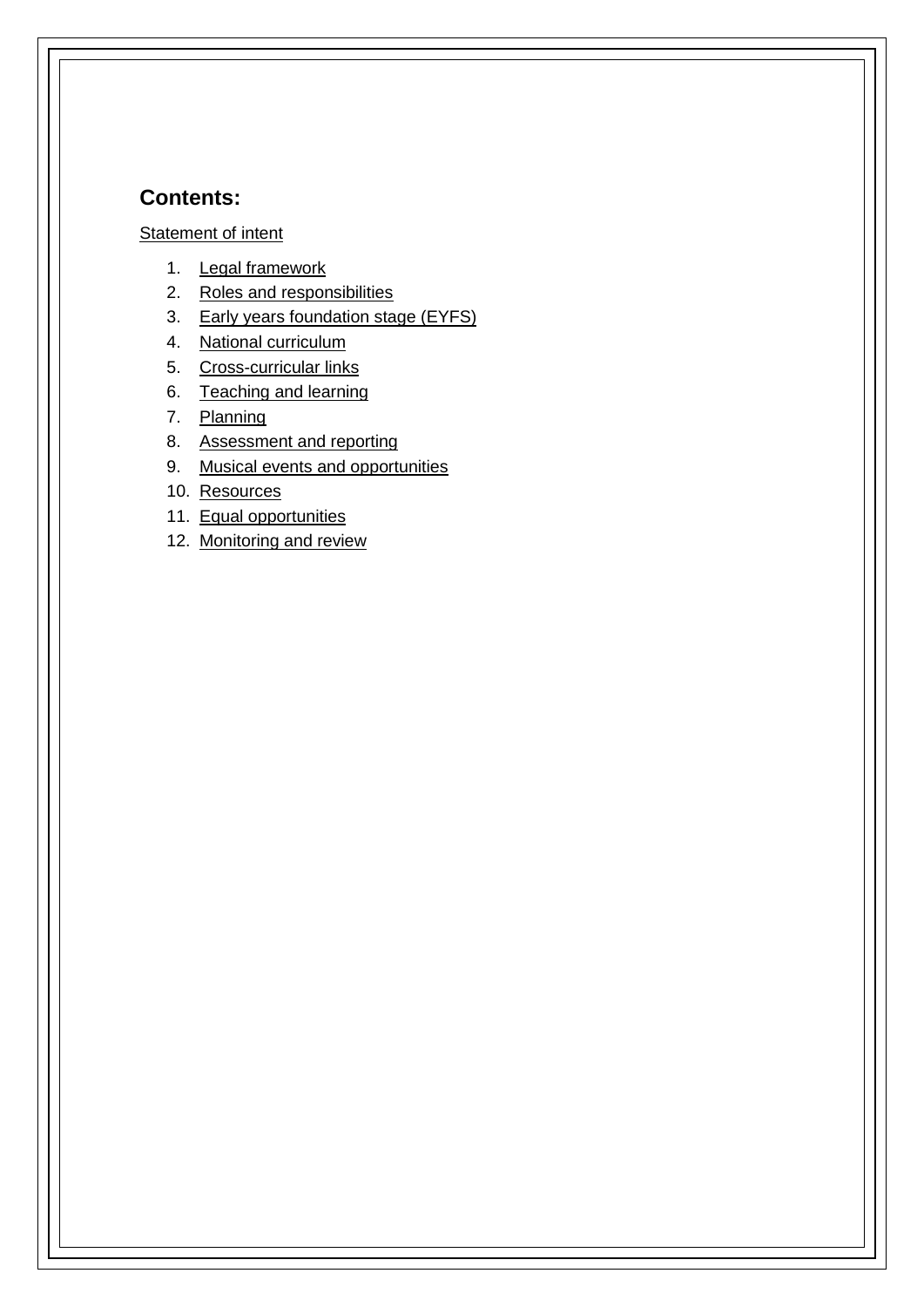## <span id="page-2-0"></span>**Statement of intent**

St Stephen's understands that music can inspire and motivate children, and play an important role in their personal development. Music can also help children develop a greater appreciation of the world we live in, by understanding different cultures and societies through music. Through this curriculum, we intend to inspire pupils to develop a love of music and their talent as musicians. In addition, we see music as a vehicle for increasing their selfconfidence, creativity, memory and sense of achievement. As pupils progress, they will develop a critical engagement with music, allowing them to compose, and to listen with discrimination. Pupils will perform, listen to, review and evaluate music across a range of historical periods, genres, styles and traditions, including the works of the great composers and musicians. They will learn to sing and to use their voices, to create and compose music on their own and with others, use technology appropriately and have the opportunity to learn a musical instrument. They will understand and explore how music is created, produced and communicated, including through the inter-related dimensions: pitch, duration, dynamics, tempo, timbre, texture, structure and appropriate musical notations.

Signed by:

|  | Headteacher        | Date: |  |
|--|--------------------|-------|--|
|  | Chair of governors | Date: |  |
|  |                    |       |  |
|  |                    |       |  |
|  |                    |       |  |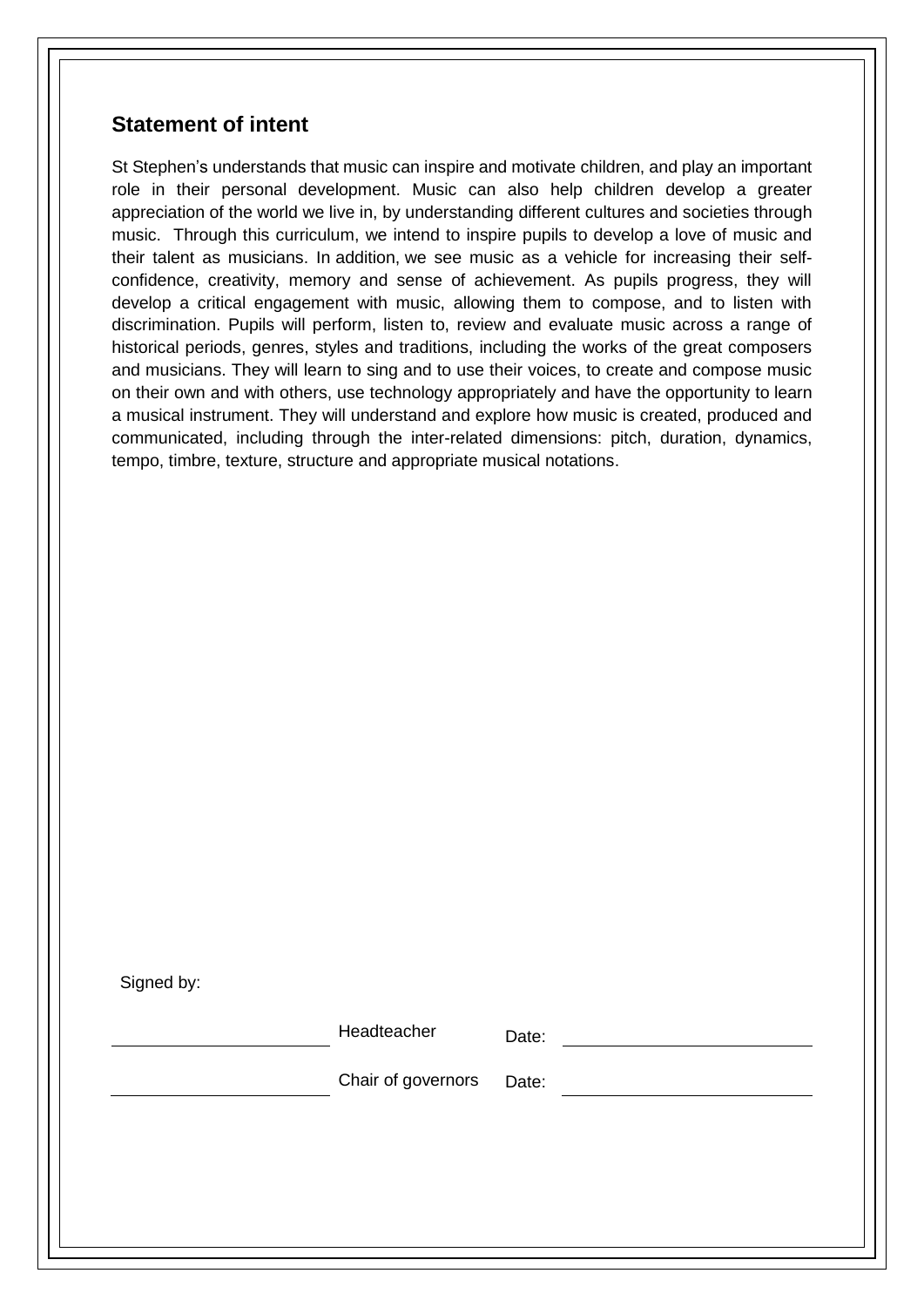## <span id="page-3-0"></span>**1. Legal framework**

- 1.1. This policy has due regard to statutory guidance, including, but not limited to, the following:
	- DfE (2013) 'Music programmes of study: key stages 1 and 2'
	- DfE (2017) 'Statutory framework for the early years foundation stage'

## <span id="page-3-1"></span>**2. Roles and responsibilities**

- 2.1. The subject leader is responsible for:
	- Preparing policy documents, curriculum plans and schemes of work for the subject.
	- Reviewing changes to the national curriculum and advising teachers on their implementation.
	- Monitoring the learning and teaching of music, providing support for staff where necessary.
	- Ensuring the continuity and progression from year group to year group.
	- Encouraging staff to provide effective learning opportunities for pupils.
	- Helping to develop colleagues' expertise in the subject.
	- Organising the deployment of resources and carrying out an annual audit of all music-related resources.
	- Liaising with teachers across all phases.
	- Communicating developments in the subject to all teaching staff and the senior leadership team (SLT), as appropriate.
	- Leading staff meetings and providing staff members with the appropriate training.
	- Organising, providing and monitoring CPD opportunities in the subject.
	- Ensuring common standards are met for recording and assessing pupil performance.
	- Advising on the contribution of music to other curriculum areas, including cross-curricular and extra-curricular activities.
	- Collating assessment data and setting new priorities for the development of music in subsequent years.
- 2.2. The classroom teacher(s) is/are responsible for:
	- Acting in accordance with this policy.
	- Ensuring progression of pupils' musical skills, with due regard to the national curriculum.
	- Planning lessons effectively, ensuring a range of teaching methods are used to cover the content of the national curriculum.
	- Liaising with the subject leader about key topics, resources and support for individual pupils.
	- Monitoring the progress of pupils in their class and reporting this on an annual basis to parents.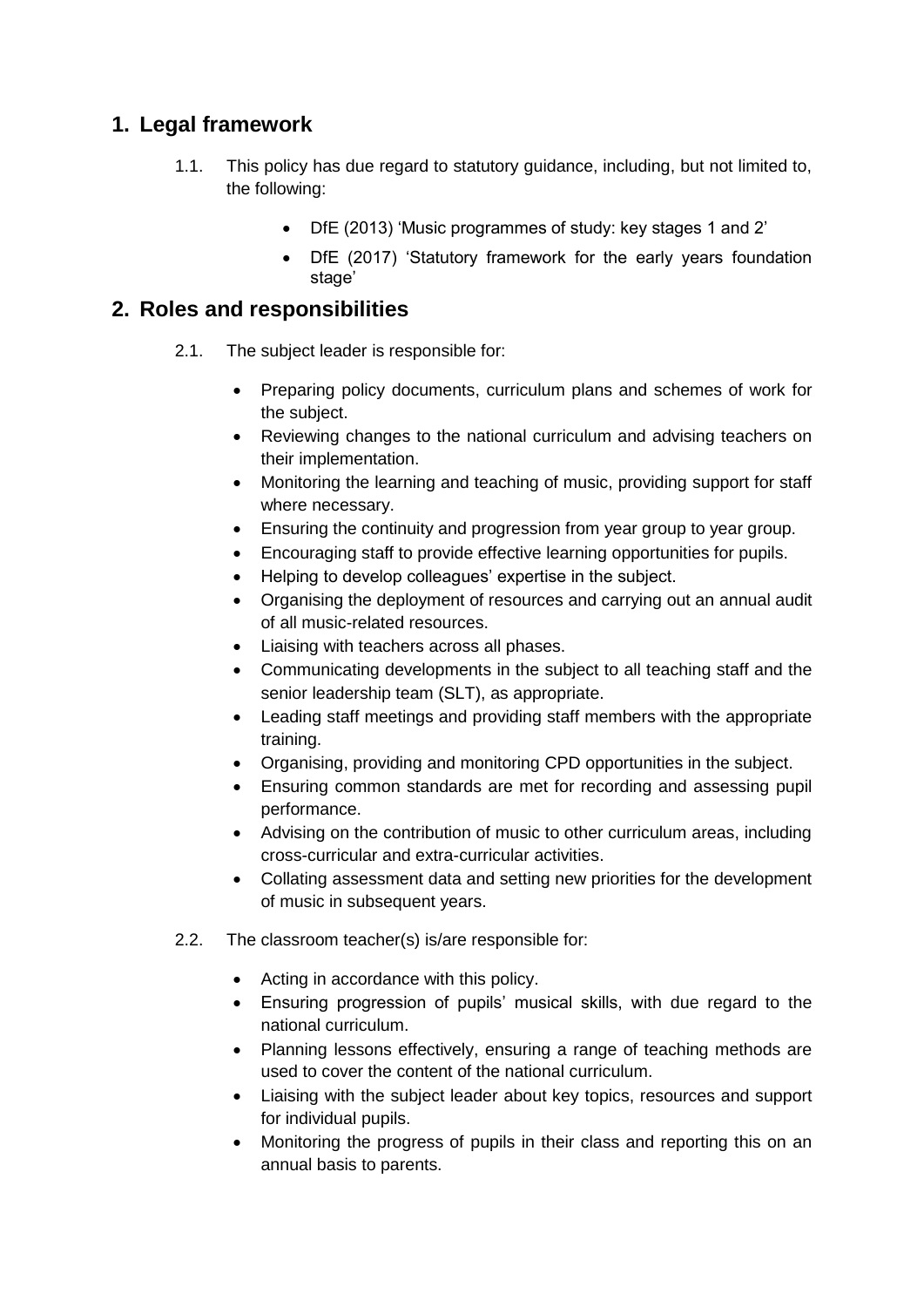- Reporting any concerns regarding the teaching of the subject to the subject leader or a member of the SLT.
- Undertaking any training that is necessary in order to effectively teach the subject.
- 2.3. The special educational needs coordinator (SENCO) is responsible for:
	- Liaising with the subject leader in order to implement and develop specialist music-based learning throughout the school.
	- Organising and providing training for staff regarding the music curriculum for pupils with special educational needs and disabilities (SEND).
	- Advising staff how best to support pupils' needs.
	- Advising staff on the inclusion of musical objectives in pupils' individual education plans.
	- Advising staff on the use of teaching assistants in order to meet pupils' needs.

## <span id="page-4-0"></span>**3. Early years foundation stage (EYFS)**

- 3.1. All pupils in the EYFS are taught music as an integral part of the topic work covered during the academic year.
- 3.2. All musical objectives within the EYFS are underpinned by the objectives of the early learning goals (ELGs).
- 3.3. The music curriculum in the EYFS is delivered with particular reference to the ELG16 – exploring and using media and materials, which enables children to:
	- Sing songs, make music and dance, and experiment with ways of developing the sounds and movements used.
	- Safely use and explore a variety of materials, tools and techniques, experimenting with colour, design, texture, form and function.
	- Use what they have learnt about media and materials in original ways, thinking about uses and purposes.
	- Represent their own ideas, thoughts and feelings through design and technology, art, music, dance, role-play and stores.

## <span id="page-4-1"></span>**4. National curriculum**

- 4.1. All pupils within KS1 and KS2 are taught music in line with the requirements of the national curriculum.
- 4.2. In KS1, pupils will be taught to:
	- Use their voices expressively and creatively by singing songs and speaking chants and rhymes.
	- Play tuned and untuned instruments musically.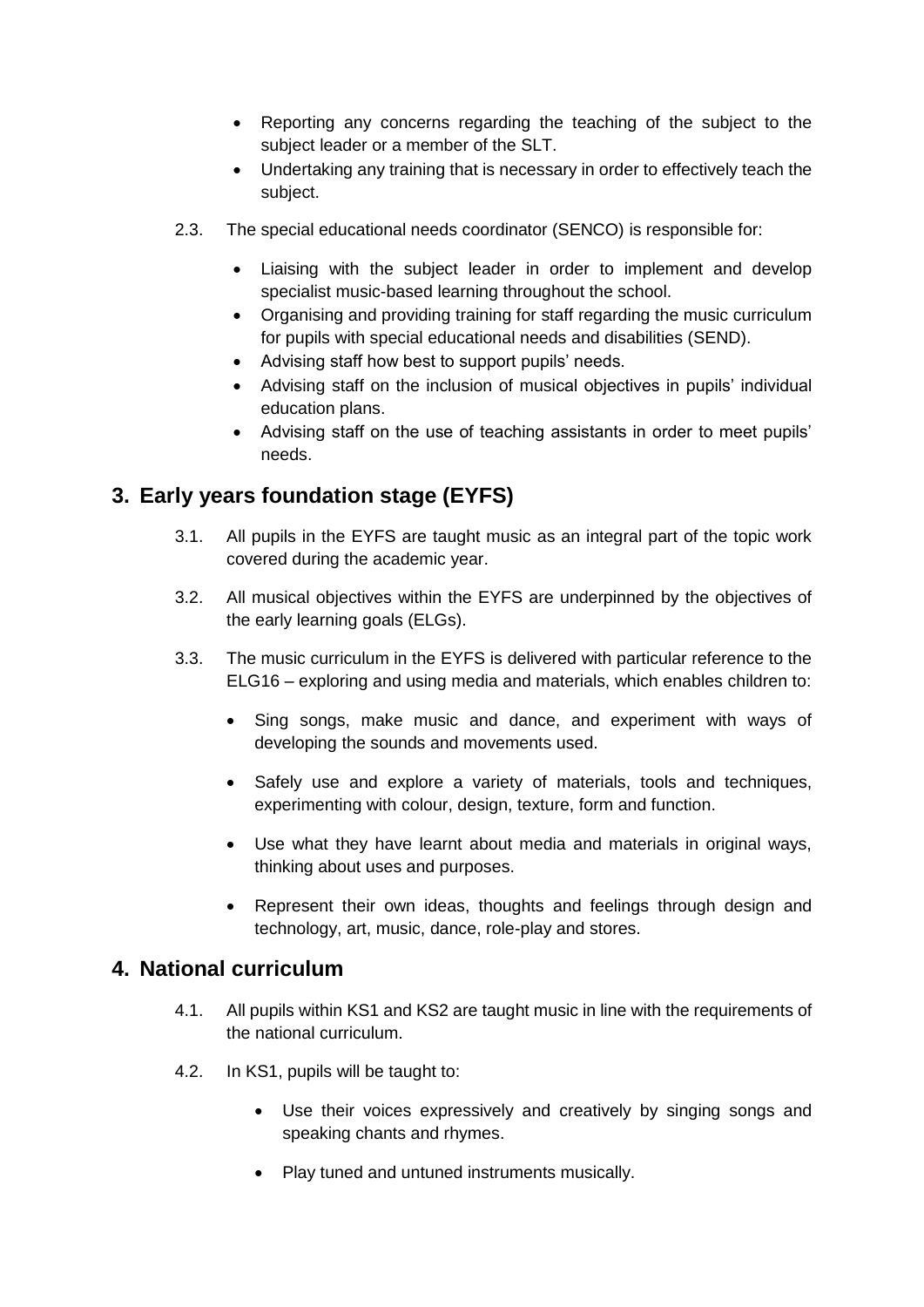- Listen with concentration and understanding to a range of high-quality live and recorded music.
- Experiment with, create, select and combine sounds using the interrelated dimensions of music.
- 4.3. In KS2, the focus for music will be to teach pupils to sing and play musically with increasing confidence and control. They will be able to develop an understanding of musical composition, organising and manipulating ideas within musical structures and reproducing sounds from aural memory.
- 4.4. In KS2, pupils will be taught to:
	- Play and perform in solo and ensemble contexts, using their voices and playing musical instruments with increasing accuracy, fluency, control and expression.
	- Improvise and compose music for a range of purposes using the interrelated dimensions of music.
	- Listen with attention to detail and recall sounds with increasing aural memory.
	- Use and understand staff and other musical notations.
	- Appreciate and understand a wide range of high-quality live and recorded music drawn from different traditions and from great composers and musicians.
	- Develop an understanding of the history of music.

## <span id="page-5-0"></span>**5. Cross-curricular links**

- 5.1. Wherever possible, the music curriculum will provide opportunities to establish links with other curriculum areas.
- 5.2. English
	- Pupils develop their reading and writing skills through learning to read and interpret written music.
	- Pupils develop their language skills through singing songs, with alteration to diction, meaning, rhythm and rhyme.
	- Pupils develop their communication and listening skills through learning to listen to and interpret music, and communicate their ideas effectively.
	- Pupils develop their research skills through discovering the history of music and famous composers.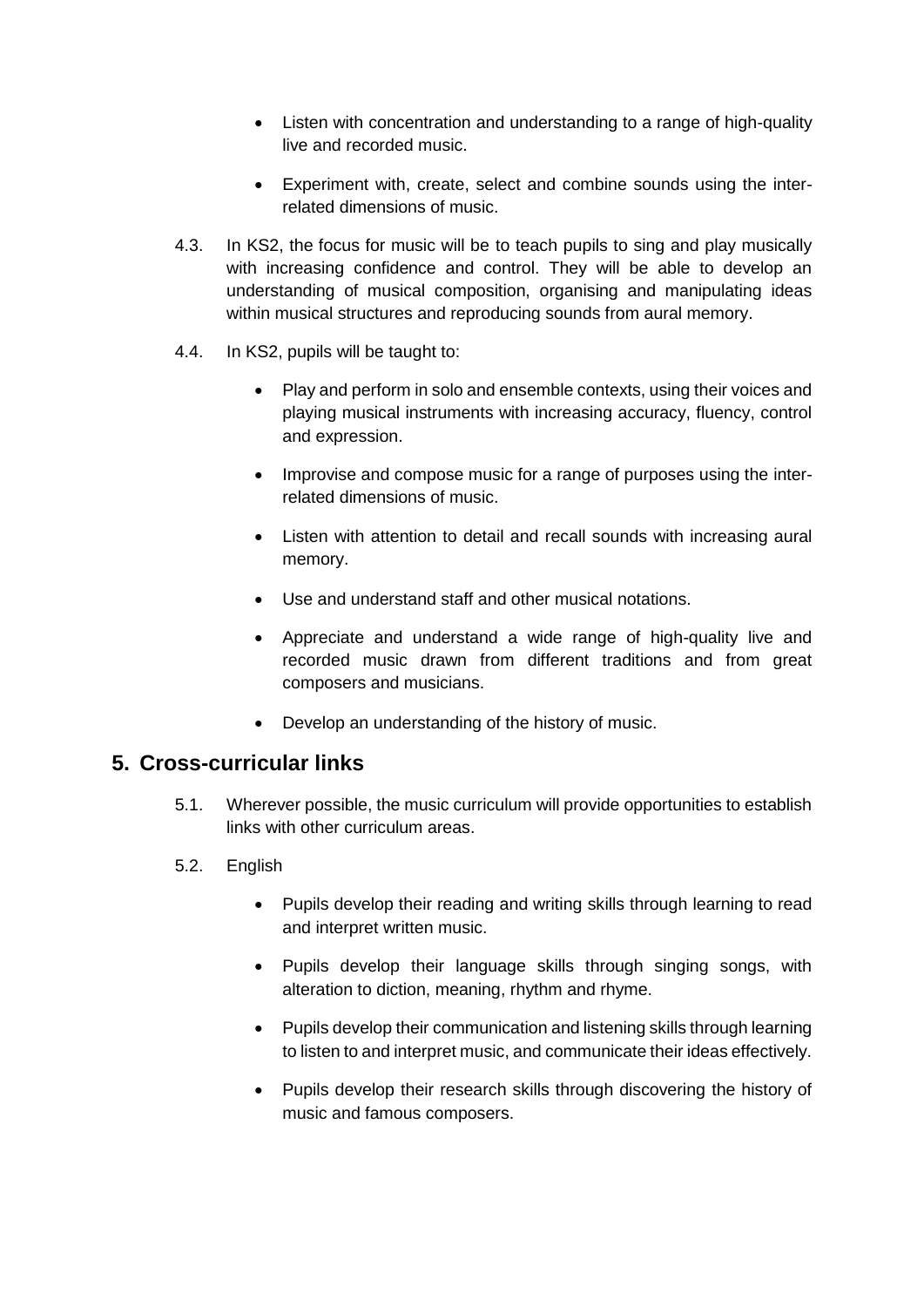#### 5.3. Mathematics

• Pupils develop their understanding of patterns and processes, through practising rhythm and paying attention to the structure of music.

#### 5.4. ICT

- Pupils learn to use technology to compose music, and enhance their research skills through the internet.
- Pupils listen to music electronically and record compositions electronically.
- Pupils are able to present their work using multimedia programs
- 5.5. Spiritual, moral, social and cultural development
	- Pupils learn to work effectively with their peers and others, and build positive relationships.
	- Pupils learn to build their self-confidence through learning to play musical instruments and participating in musical performances.
	- Pupils learn to reflect on mood and senses through listening to and interpreting music.
	- Pupils develop an understanding of other cultures and develop positive attitudes through appreciating music from other societies.

#### <span id="page-6-0"></span>**6. Teaching and learning**

- 6.1. Pupils will be taught to describe key characteristics and associated processes in common language, as well as understand and use technical terminology and specialist vocabulary.
- 6.2. Pupils will undertake independent work, and will have the opportunity to work in groups and discuss work with fellow classmates.
- 6.3. Lessons focus on a wide range of musical skills and understanding, including the following:
	- Singing in tune and alongside others
	- Structure and organisation of music
	- Appreciating different forms of music
	- Listening to music, progressing to extended pieces of music as pupils move through year groups
	- Representing feelings and emotions through music
	- Recognising pulse and pitch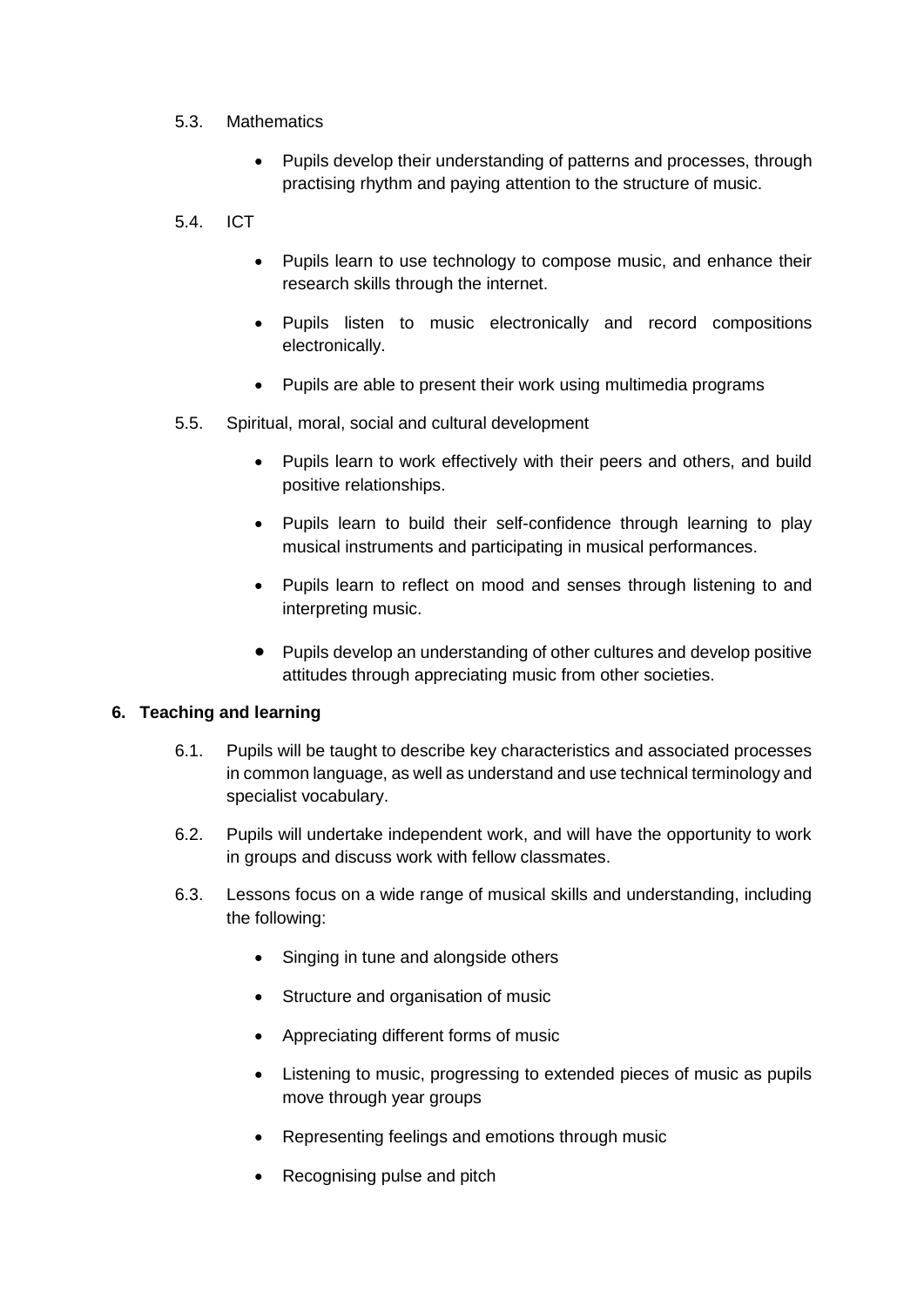- Using the voices of others to combine and make different sounds
- Musical notation and how to compose music
- 6.4. The classroom teacher, in collaboration with the subject leader, will ensure that the needs of all pupils are met by:
	- Setting tasks which can have a variety of responses.
	- Providing resources of differing complexity, according to the ability of the pupils.
	- Setting tasks of varying difficulty, depending on the ability group.
	- Utilising teaching assistants to ensure that pupils are effectively supported.
- 6.5. Focus is put on the development of a deep structural knowledge and the ability to make connections, with the aim of ensuring that what is learnt is sustained over time.
- 6.6. At St Stephen's we do not prioritise between technical proficiency and conceptual understanding, and we aim to develop these in parallel.

## <span id="page-7-0"></span>**7. Planning**

- 7.1. Planning of the music curriculum is tailored towards three areas of progress:
	- Increasing breadth and range of musical experiences
	- Increasing challenge and difficulty in musical activities
	- Increasing confidence, sensitivity and creativity in pupils' music-making
- 7.2. The school creates long-term, medium-term and short-term plans for delivery of the music curriculum – these are as follows:
	- Long-term: includes the music topics studied in each term during the key stage
	- Medium-term: includes the details of work studied each inunit of work
	- Short-term: includes the details of work studied during each lesson
- 7.3. The subject leader is responsible for reviewing and updating long-term and medium-term plans, and communicating these to teachers.
- 7.4. Teachers are responsible for reviewing and updating short-term plans, building on the medium-term plans, taking into account pupils' needs and identifying the methods in which topics could be taught.
- 7.5. All relevant staff members are briefed on the school's planning procedures as part of their staff training.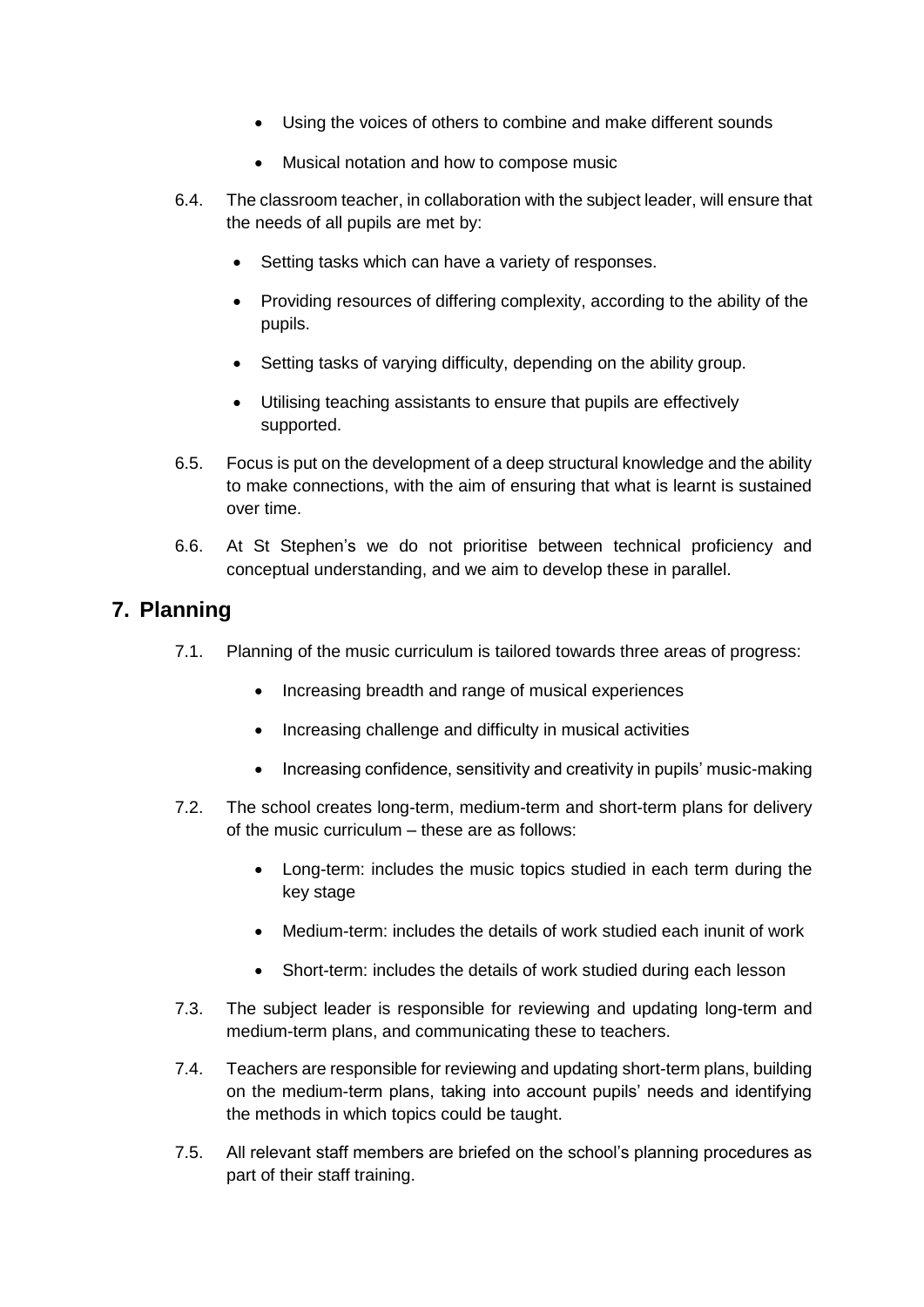- 7.6. In the school, music is taught both as a discrete lesson and as part of crosscurricular themes when appropriate.
- 7.7. Teachers will use the key learning content in the DfE's statutory guidance 'Music programmes of study: key stages 1 and 2', published in 2013.
- 7.8. Lesson plans will demonstrate a balance of interactive and independent elements used in teaching, ensuring that all pupils engage with their learning.
- 7.9. There will be a clear focus on direct, instructional teaching and interactive oral work with the whole class and targeted groups.
- 7.10. Long-term planning will be used to outline the units to be taught within each year group.
- 7.11. Medium-term planning will be used to outline the vocabulary and skills that will be taught in each unit of work, as well as highlight the opportunities for assessment.
- 7.12. Medium-term plans will identify learning objectives, main learning activities and differentiation.
- 7.13. Medium-term plans will be shared with the subject leader to ensure there is progression between years.
- 7.14. Short-term planning will be used flexibly to reflect the objectives of the lesson, the success criteria and the aims of the next lesson.
- 7.15. All lessons will have clear learning objectives, which are shared and reviewed with pupils.

## <span id="page-8-0"></span>**8. Assessment and reporting**

- 8.1. Pupils will be assessed and their progression recorded in line with the school's Assessment Policy.
- 8.2. Pupils in nursery will be assessed in accordance with the 'Statutory framework for the early years foundation stage', in order to identify a pupils' strengths and identify areas where progress is less than expected.
- 8.3. An EYFS Profile will be completed for each pupil in the final term of the year in which they reach age five.
- 8.4. The progress and development of pupils within the EYFS is assessed against development matters and finally the early learning goals outlined in the 'Statutory framework for the early years foundation stage'.
- 8.5. Throughout the year, teachers will plan on-going creative assessment opportunities in order to gauge whether pupils have achieved the key learning objectives.
- 8.6. Assessment will be undertaken in various forms, including the following: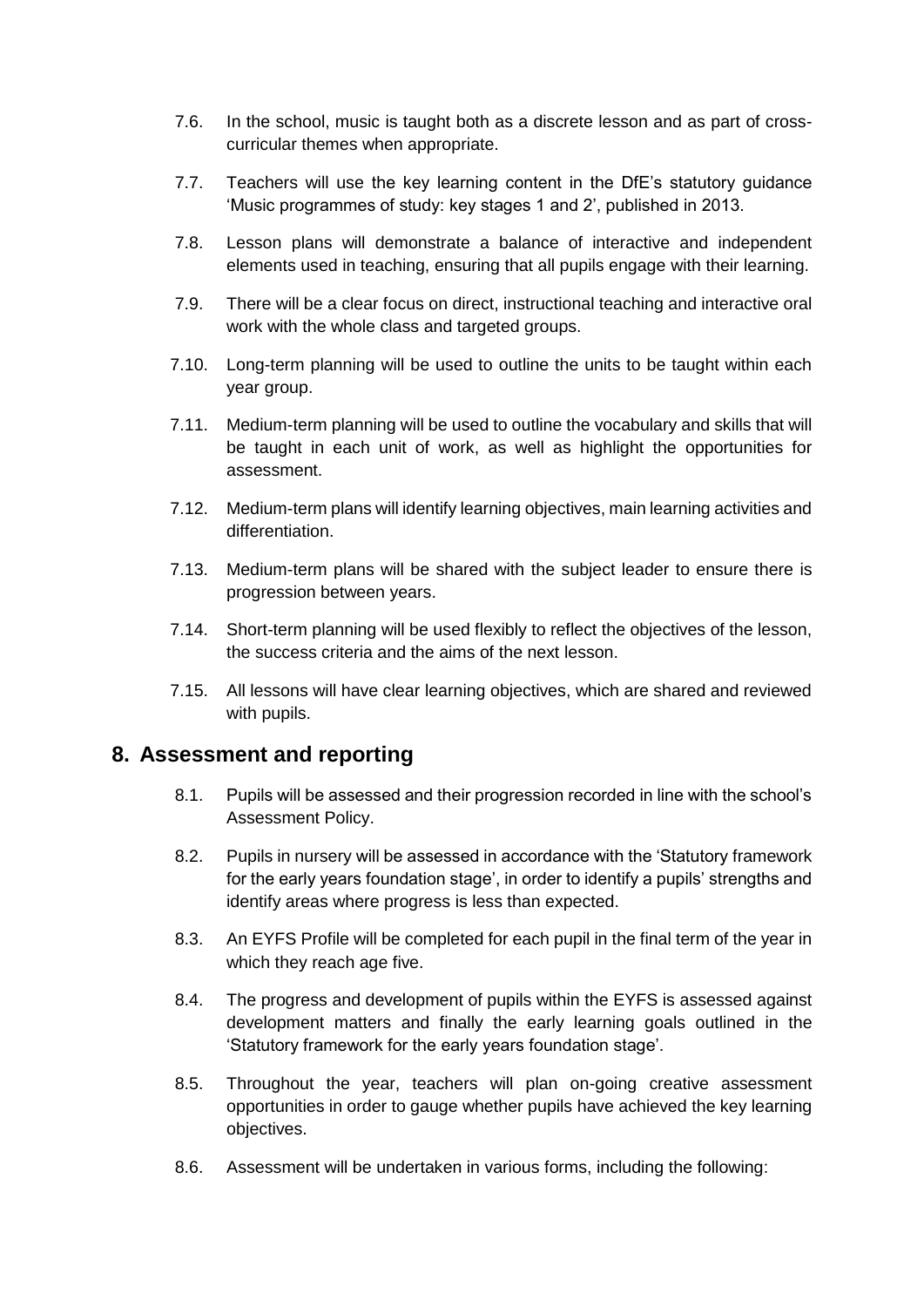- Talking to pupils and asking questions
- Discussing pupils' work with them
- Marking work against the learning objectives
- Pupils' self-evaluation of their work
- 8.7. Formative assessment, which is carried out informally throughout the year, enables teachers to identify pupils' understanding of subjects and inform their immediate lesson planning.
- 8.8. In terms of summative assessments, the results of end-of-year assessments will be passed to relevant members of staff, such as pupils' future teachers, in order to demonstrate where pupils are at a given point in time.
- 8.9. Summative assessments are also used at the end of a unit of work. Teachers will make a judgement about the work of each pupil in relation to the national curriculum
- 8.10. Parents will be provided with a written report about their child's progress during the Summer term every year.
- 8.11. Verbal reports will be provided at parent-teacher interviews during the Autumn and Spring terms.

## <span id="page-9-0"></span>**9. Musical events and opportunities**

- 9.1. All pupils are encouraged to participate in additional musical opportunities to enhance their learning and development.
- 9.2. The school choir meets on a weekly basis to allow pupils to enjoy singing together. The school choir also performs in public on a number of occasions throughout the year.
- 9.3. The following opportunities are available:
	- School choir
	- Private tuition to play musical instruments

#### <span id="page-9-1"></span>**10. Resources**

- 10.1. The subject leader is responsible for the management and maintenance of musical resources, as well as for liaising with the school business manager in order to purchase further resources.
- 10.2. Musical resources will be stored in the link corridor cupboards